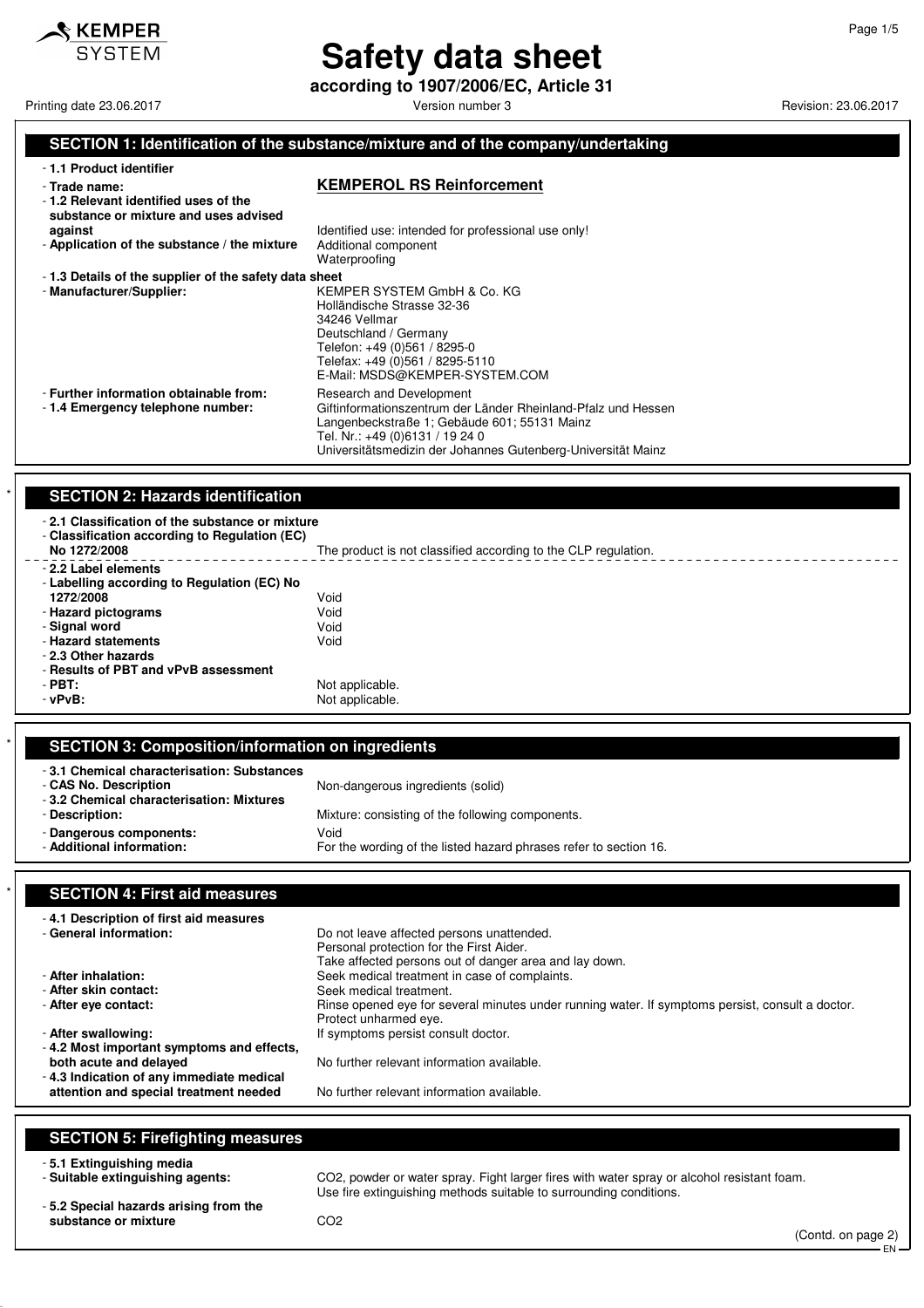# **Safety data sheet**

**according to 1907/2006/EC, Article 31**

## **Trade name: KEMPEROL RS Reinforcement**

| -5.3 Advice for firefighters<br>- Protective equipment:<br>- Additional information               | (Contd. of page 1)<br>Carbon monoxide (CO)<br>Do not inhale explosion gases or combustion gases.<br>Dispose of fire debris and contaminated fire fighting water in accordance with official regulations. |
|---------------------------------------------------------------------------------------------------|----------------------------------------------------------------------------------------------------------------------------------------------------------------------------------------------------------|
| <b>SECTION 6: Accidental release measures</b>                                                     |                                                                                                                                                                                                          |
| -6.1 Personal precautions, protective<br>equipment and emergency procedures                       | Wear protective clothing.<br>Avoid contact with skin and eyes                                                                                                                                            |
| - 6.2 Environmental precautions:<br>-6.3 Methods and material for containment<br>and cleaning up: | Inform respective authorities in case of seepage into water course or sewage system.<br>Send for recovery or disposal in suitable receptacles.                                                           |
| - 6.4 Reference to other sections                                                                 | See Section 7 for information on safe handling.<br>See Section 8 for information on personal protection equipment.<br>See Section 13 for disposal information.                                           |
| <b>SECTION 7: Handling and storage</b>                                                            |                                                                                                                                                                                                          |
| - 7.1 Precautions for safe handling<br>- Information about fire - and explosion<br>protection:    | No special measures required.<br>No special measures required.                                                                                                                                           |
| - 7.2 Conditions for safe storage including any incompatibilities                                 |                                                                                                                                                                                                          |

| -7.2 Conditions for safe storage, including any incompatibilities |  |
|-------------------------------------------------------------------|--|
| - Storage:                                                        |  |

| - Requirements to be met by storerooms and |                                            |
|--------------------------------------------|--------------------------------------------|
| receptacles:                               | Store only in the original receptacle.     |
| - Information about storage in one common  |                                            |
| storage facility:                          | Store away from foodstuffs.                |
| - Further information about storage        |                                            |
| conditions:                                | Store in dry conditions.                   |
|                                            | Protect from humidity and water.           |
|                                            | Recommended storage temperature: 10-30 °C  |
| - Storage class:                           | 13                                         |
| - 7.3 Specific end use(s)                  | No further relevant information available. |

## **SECTION 8: Exposure controls/personal protection**

| - Additional information about design of                                  |                                                                                                             |
|---------------------------------------------------------------------------|-------------------------------------------------------------------------------------------------------------|
| technical facilities:                                                     | No further data; see item 7.                                                                                |
| - 8.1 Control parameters                                                  |                                                                                                             |
| - Ingredients with limit values that require monitoring at the workplace: |                                                                                                             |
| - Additional information:                                                 | The lists valid during the making were used as basis.                                                       |
| -8.2 Exposure controls                                                    |                                                                                                             |
| - Personal protective equipment:                                          |                                                                                                             |
| - General protective and hygienic measures:                               | The usual precautionary measures are to be adhered to when handling chemicals.                              |
|                                                                           | Keep away from foodstuffs, beverages and feed.                                                              |
|                                                                           | Immediately remove all soiled and contaminated clothing<br>Wash hands before breaks and at the end of work. |
|                                                                           | Avoid contact with the eyes and skin.                                                                       |
| - Respiratory protection:                                                 | When used properly and under normal conditions, breathing protection is not required.                       |
|                                                                           | Use suitable respiratory protective device in case of insufficient ventilation.                             |
|                                                                           | Filter A/P2                                                                                                 |
|                                                                           | Respiratory protection - Gas filters and combination filters according to EN 141                            |
| - Protection of hands:                                                    |                                                                                                             |
|                                                                           | Protective gloves                                                                                           |
|                                                                           |                                                                                                             |
|                                                                           |                                                                                                             |
|                                                                           | Only use chemical-protective gloves with CE-labelling of category III.                                      |
|                                                                           | Check protective gloves prior to each use for their proper condition.                                       |
|                                                                           | The glove material has to be impermeable and resistant to the product/ the substance/ the<br>preparation.   |
|                                                                           | Selection of the glove material on consideration of the penetration times, rates of diffusion               |
|                                                                           | and the degradation                                                                                         |
|                                                                           | After use of gloves apply skin-cleaning agents and skin cosmetics.                                          |
| - Material of gloves                                                      | Recommended materials:                                                                                      |
|                                                                           | Nitrile rubber, NBR                                                                                         |
|                                                                           | Recommended thickness of the material: $\geq 0.1$ mm                                                        |
|                                                                           | The selection of the suitable gloves does not only depend on the material, but also on further marks of     |
|                                                                           | quality and varies from manufacturer to manufacturer.<br>(Contd. on page 3)                                 |
|                                                                           |                                                                                                             |

# Printing date 23.06.2017 **Principal and COVID-100** Version number 3 Revision: 23.06.2017

 $\mathcal$ **KEMPER SYSTEM** 

EN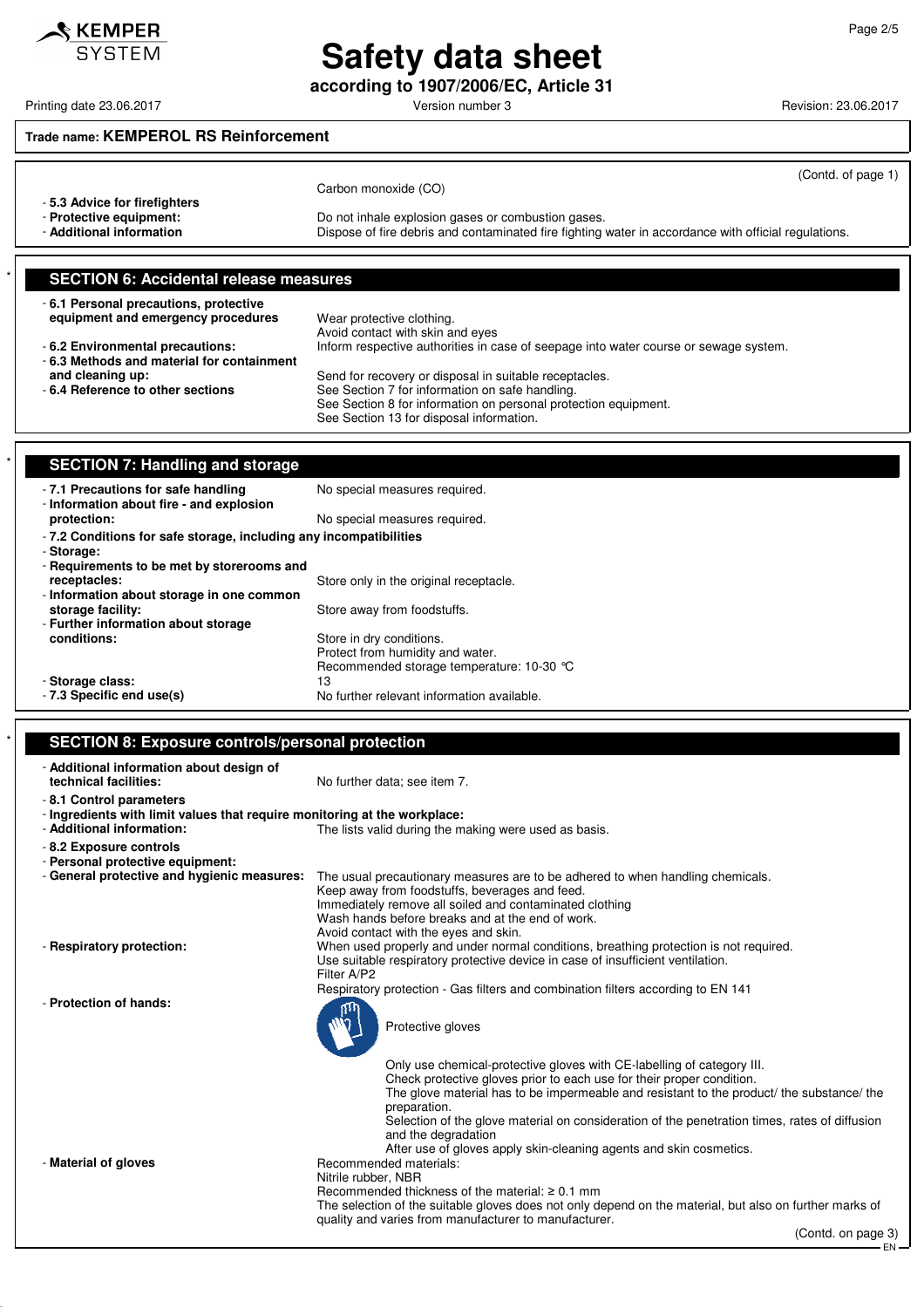# $\mathbf$ **KEMPER** SYSTEM

# **Safety data sheet according to 1907/2006/EC, Article 31**

Printing date 23.06.2017 **Printing date 23.06.2017** Version number 3 Revision: 23.06.2017

### **Trade name: KEMPEROL RS Reinforcement**

|                                      | (Contd. of page 2)                                                                                 |
|--------------------------------------|----------------------------------------------------------------------------------------------------|
| - Penetration time of glove material | The determined penetration times according to EN 374 part III are not performed under practical    |
|                                      | conditions. Therefore a maximum wearing time, which corresponds to 50% of the penetration time, is |
|                                      | recommended.                                                                                       |
| - Eye protection:                    | $\overline{\phantom{1}}$                                                                           |



Tightly sealed goggles

Protective goggles and facial protection - Classification according to EN 166 - **Body protection:** Protective work clothing

Impervious protective clothing

### **SECTION 9: Physical and chemical properties**

| -9.1 Information on basic physical and chemical properties<br>- General Information |                                                               |
|-------------------------------------------------------------------------------------|---------------------------------------------------------------|
| - Appearance:                                                                       |                                                               |
| Form:                                                                               | Solid                                                         |
| Colour:<br>- Odour:                                                                 | White<br>Characteristic                                       |
| - Odour threshold:                                                                  | Not determined.                                               |
| - pH-value:                                                                         | Not applicable.                                               |
| - Change in condition                                                               |                                                               |
| Melting point/freezing point:                                                       | Undetermined.                                                 |
| Initial boiling point and boiling range:                                            | Undetermined.                                                 |
| - Flash point:                                                                      | Not applicable.                                               |
| - Flammability (solid, gas):                                                        | Not determined.                                               |
| - Ignition temperature:                                                             |                                                               |
| <b>Decomposition temperature:</b>                                                   | Not determined.                                               |
| - Auto-ignition temperature:                                                        | Product is not selfigniting.                                  |
| - Explosive properties:                                                             | Product does not present an explosion hazard.                 |
| - Explosion limits:                                                                 |                                                               |
| Lower:                                                                              | Not determined.                                               |
| Upper:                                                                              | Not determined.                                               |
| - Density at 20 °C:                                                                 | 1.3-1.4 $g/cm3$                                               |
| - Relative density                                                                  | Not determined.                                               |
| - Vapour density<br>- Evaporation rate                                              | Not applicable.                                               |
|                                                                                     | Not applicable.                                               |
| - Solubility in / Miscibility with                                                  |                                                               |
| water:                                                                              | Insoluble.                                                    |
| - Partition coefficient: n-octanol/water:                                           | Not determined.                                               |
| - Viscosity:                                                                        |                                                               |
| Dynamic:                                                                            | Not applicable.                                               |
| Kinematic:<br>- 9.2 Other information                                               | Not applicable.<br>No further relevant information available. |
|                                                                                     |                                                               |

### **SECTION 10: Stability and reactivity**

| -10.1 Reactivity<br>- 10.2 Chemical stability<br>- Thermal decomposition / conditions to be | No further relevant information available.                                             |
|---------------------------------------------------------------------------------------------|----------------------------------------------------------------------------------------|
| avoided:<br>-10.3 Possibility of hazardous reactions                                        | No decomposition if used according to specifications.<br>No dangerous reactions known. |
| - 10.4 Conditions to avoid                                                                  | No further relevant information available.                                             |
| - 10.5 Incompatible materials:                                                              | No further relevant information available.                                             |
| -10.6 Hazardous decomposition products:                                                     | No dangerous decomposition products known.                                             |
|                                                                                             |                                                                                        |

# **SECTION 11: Toxicological information**

# - **11.1 Information on toxicological effects**

- **Primary irritant effect:**

Based on available data, the classification criteria are not met.

Based on available data, the classification criteria are not met.

(Contd. on page 4) - EN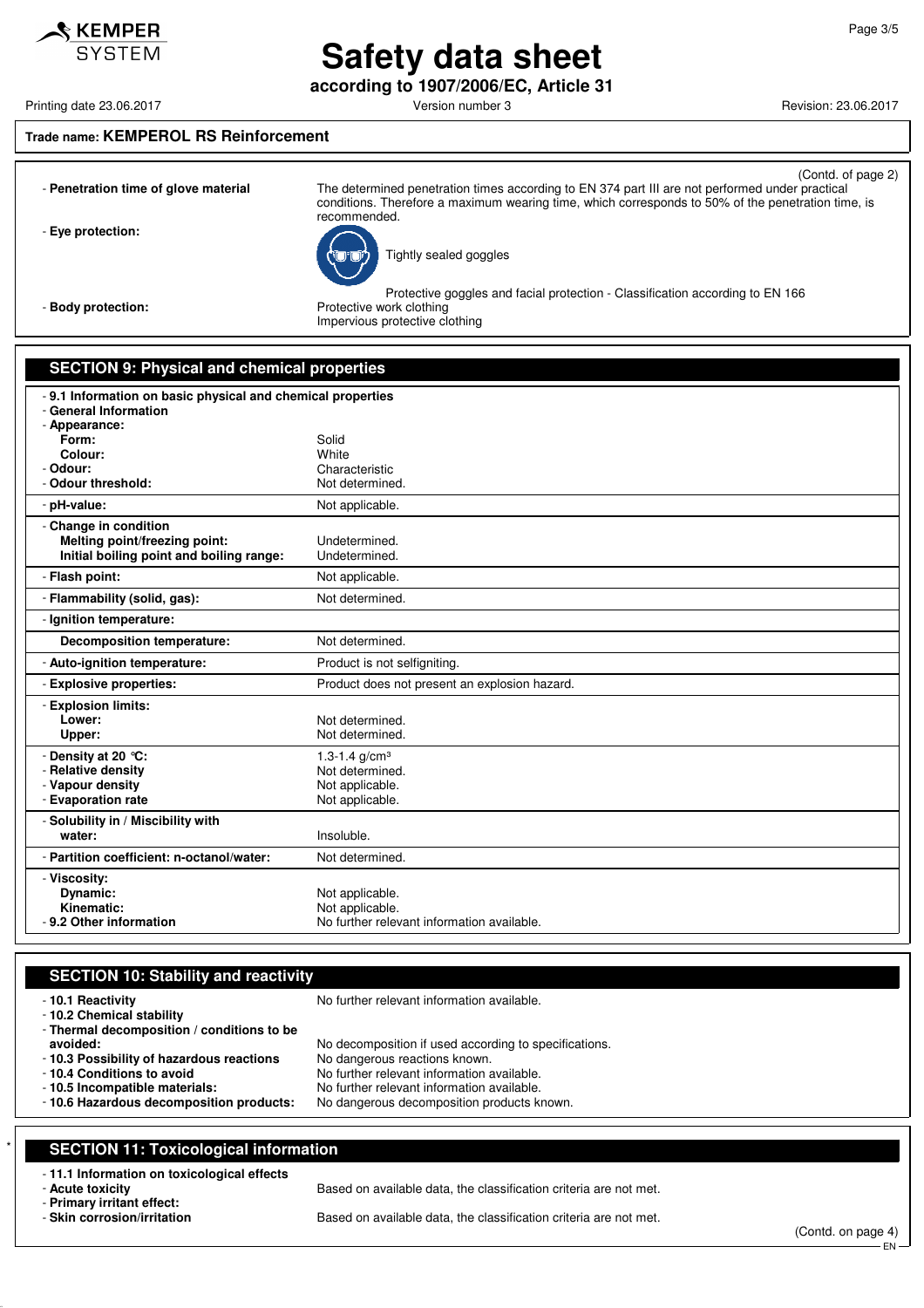

# **Safety data sheet according to 1907/2006/EC, Article 31**

Printing date 23.06.2017 **Printing date 23.06.2017** Version number 3 Revision: 23.06.2017

## **Trade name: KEMPEROL RS Reinforcement**

|                                                                           |                                                                   | (Contd. of page 3) |  |  |
|---------------------------------------------------------------------------|-------------------------------------------------------------------|--------------------|--|--|
| - Serious eve damage/irritation                                           | Based on available data, the classification criteria are not met. |                    |  |  |
| - Respiratory or skin sensitisation                                       | Based on available data, the classification criteria are not met. |                    |  |  |
| - CMR effects (carcinogenity, mutagenicity and toxicity for reproduction) |                                                                   |                    |  |  |
| - Germ cell mutagenicity                                                  | Based on available data, the classification criteria are not met. |                    |  |  |
| - Carcinogenicity                                                         | Based on available data, the classification criteria are not met. |                    |  |  |
| - Reproductive toxicity                                                   | Based on available data, the classification criteria are not met. |                    |  |  |
| - STOT-single exposure                                                    | Based on available data, the classification criteria are not met. |                    |  |  |
| - STOT-repeated exposure                                                  | Based on available data, the classification criteria are not met. |                    |  |  |
| - Aspiration hazard                                                       | Based on available data, the classification criteria are not met. |                    |  |  |

No further relevant information available.

No further relevant information available.

No further relevant information available.

Generally not hazardous for water

Not applicable.

#### **SECTION 12: Ecological information**

|  | 12.1 Toxicity |  |
|--|---------------|--|
|  |               |  |

- **12.1 Toxicity**
- 
- **Aquatic toxicity:**<br>  **12.2 Persistence and degradability** No further relevant information available.
- **12.3 Bioaccumulative potential** No further relevant information available.<br>- **12.4 Mobility in soil** No further relevant information available.
- 
- **Additional ecological information:**
- 
- 

- **12.5 Results of PBT and vPvB assessment - vPvB:**<br> **- 12.6 Other adverse effects Depicable.**<br>
No further relev

| <b>SECTION 13: Disposal considerations</b>         |                                                                                                           |  |
|----------------------------------------------------|-----------------------------------------------------------------------------------------------------------|--|
| - 13.1 Waste treatment methods<br>- Recommendation | Smaller quantities can be disposed of with household waste.<br>Disposal according to official regulations |  |
| - European waste catalogue                         |                                                                                                           |  |
| 04 02 21   wastes from unprocessed textile fibres  |                                                                                                           |  |
| - Uncleaned packaging:<br>- Recommendation:        | Disposal must be made according to official regulations.                                                  |  |

| <b>SECTION 14: Transport information</b>                                    |                 |  |
|-----------------------------------------------------------------------------|-----------------|--|
| - 14.1 UN-Number<br>- ADR, ADN, IMDG, IATA                                  | Void            |  |
| - 14.2 UN proper shipping name<br>- ADR, ADN, IMDG, IATA                    | Void            |  |
| - 14.3 Transport hazard class(es)<br>- ADR, ADN, IMDG, IATA<br>- Class      | Void            |  |
| - 14.4 Packing group<br>- ADR, IMDG, IATA                                   | Void            |  |
| - 14.5 Environmental hazards:<br>- Marine pollutant:                        | No              |  |
| -14.6 Special precautions for user                                          | Not applicable. |  |
| -14.7 Transport in bulk according to Annex II of Marpol and the IBC<br>Code | Not applicable. |  |
| - UN "Model Regulation":                                                    | Void            |  |

### **SECTION 15: Regulatory information**

- **15.1 Safety, health and environmental regulations/legislation specific for the substance or mixture**

- **Directive 2012/18/EU**

- **Named dangerous substances - ANNEX I** None of the ingredients is listed.

- **15.2 Chemical safety assessment:** A Chemical Safety Assessment has not been carried out.

 EN (Contd. on page 5)